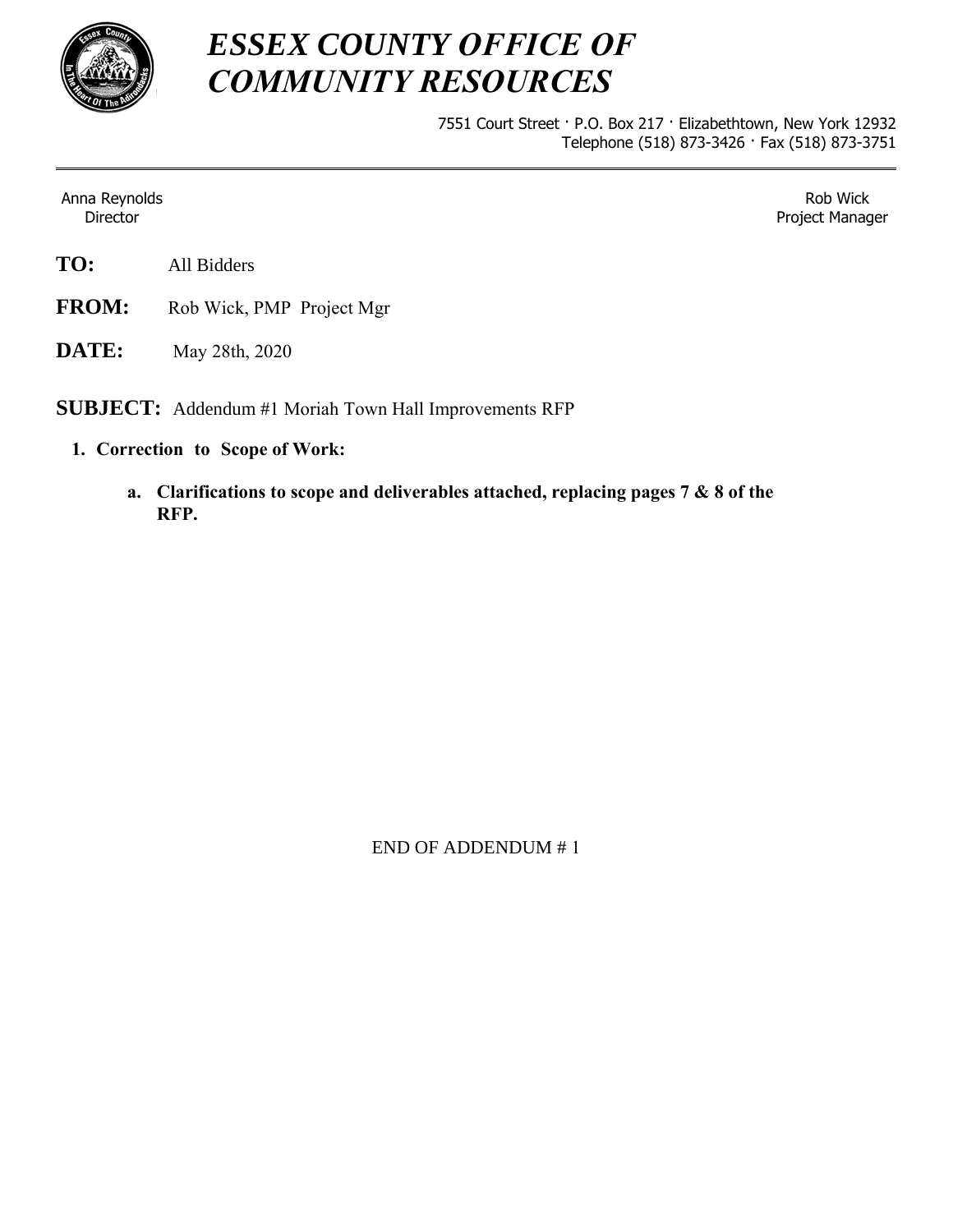## **PROFESSIONAL SERVICE REQUIREMENTS**

## **A. Scope of Work**

The Town of Moriah received a Community Development Block Grant to support sewer and water transmission facilities in a low income area of the Town. The project is at the Moriah Town Hall, and is intended to improve handicapped access to the Town services. Improvements include but are not limited to the addition of a wheelchair access ramp at the front of the building and an ADA-compliant restroom. Several architectural barriers must be removed and/or re-designed in order to provide safe and adequate access for the disabled and elderly. The main entrance consists of deteriorating concrete stairs that do not provide ADA compliant access. The building currently lacks a handicapped accessible bathroom and there is no handicapped access at all to the 2nd floor which houses several municipal offices and records frequented by the general public. Currently, the only way for those individuals who are wheelchair-bound or otherwise cannot navigate stairs to access the Town Hall (1st floor) is by way of a primitive wheelchair ramp leading to an attached shed at the rear of the building. From this shed, individuals can enter by passing through the Supervisor's Office and continuing down a narrow hallway to the other municipal offices. The Town Hall is considered a historic structure, and many elements need to be considered for approval of the proposed design in order to meet the criteria for improvements to historic structures, as defined by NYS Office of Parks, Recreation and Historic Preservation (OPRHP). We are requesting the proposal, design and construction for these improvements.

This Request for Qualifications will determine the most qualified firm to gather requirements, conduct design, acquire permitting, produce bidding documents and proceed with construction management /observation including following all State and Federal rules and regulations governing the Community Development Block Grant Program. Recipients will provide a Cost Proposal according to the Tasks listed below and also in in the "Deliverables Table" in **Appendix K**. For a detailed description of the services and deliverables in each Phase, see "Draft Form of Contract", **Appendix L, Exhibit A "Requested Services"**.

**The Scope of Work must include the following tasks,** at a minimum**:** 

 $\triangleright$  **General Requirements – (Tasks 1 -3)** The consultant shall participate in public meetings, pre-bid meetings, pre-construction and job meetings and distribution of meeting minutes to the Town and Essex County. Monthly progress meetings with the Town are anticipated during the planning portion of this project and may include other stakeholders as required. The consultant shall maintain and produce a project schedule in Gantt Format. The consultant shall work with the Essex County Office of Community Resources for permitting & funding compliance for this project. Essex County will develop all funding applications, funding compliance oversight, act as Minority Business Officer (MBO) and provide finance consultation with the Town with technical input from the consultant. The consultant will be responsible for any technical information required for project development and permitting purposes. The consultant shall additionally coordinate with regulatory & funding program representatives as requested for review and approval of the bid package and any compliance measures.